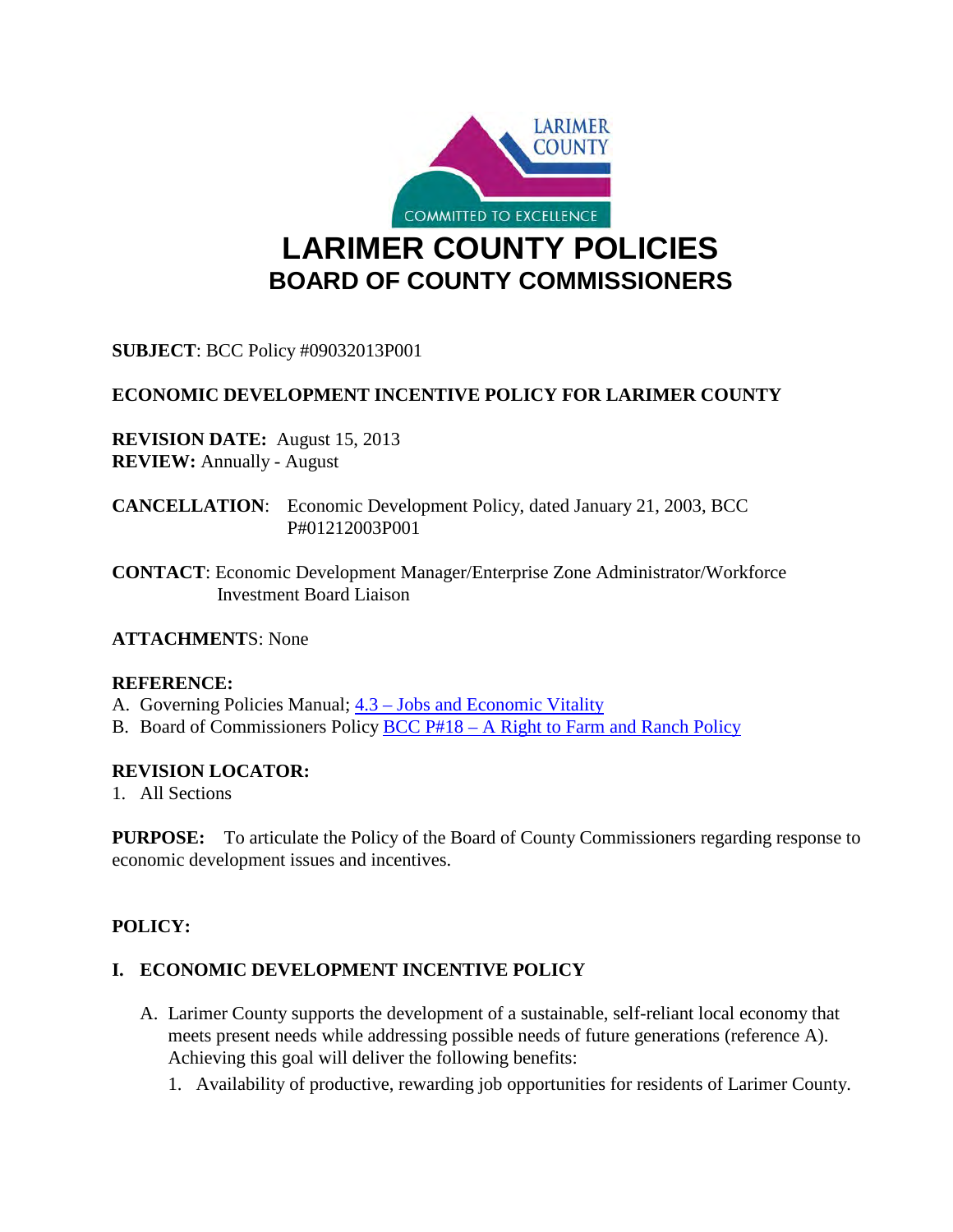- 2. Preservation and enhancement of a diversified, vital local economy.
- 3. Stabilization of economic cycles.
- 4. Generation of adequate public and private resources to support essential services and infrastructure for County residents.
- B. Such economic development would support existing businesses and retain existing employment, as well as foster new employment opportunities for Larimer County.
- C. The role of County government is to support and facilitate other public and private economic development efforts when appropriate and requested. Potential tools include:
	- 1. Tax Incentives
	- 2. Right to Farm Policy (reference B)
	- 3. Workforce Development
	- 4. Demographic, Economic, and Labor Market Information
	- 5. Larimer / Weld Business Loan Fund
	- 6. Larimer County Enterprise Zone Program
- D. The Larimer County Boar d of Commissioners has the ability to offer business incentives that help to achieve its economic development goals (reference A). According to Colorado State Statute, the Larimer County Board of Commissioners may negotiate corporate property tax rebates. Larimer County's policy for qualifying companies is to rebate up to 50% of personal property taxes for up to five years. Business Incentive proposals are evaluated on the overall economic impact to Larimer County-including the amount of capital investment, employment growth, and wage levels for jobs being created.

Factors that influence a company's consideration for business personal property tax rebates include:

- 1. The company's average wage at a level above the Larimer County average annual wage as reported by Colorado LMI Gateway<sup>1</sup>.
- 2. Capital investment of at least \$1 million.
- 3. The creation of at least 10 new jobs, or the addition of 10% of the current workforce at the company, or the retention of the company in Larimer County.
- 4. The company falls into one of the State of Colorado's 14 Key Industries.

| <b>Advanced Manufacturing</b>       | <b>Financial Services</b>         |
|-------------------------------------|-----------------------------------|
| Aerospace                           | Food & Agriculture                |
| <b>Bioscience</b>                   | Health & Wellness                 |
| <b>Creative Industries</b>          | <b>Infrastructure Engineering</b> |
| Defense & Homeland Security         | Technology & Information          |
| Electronics                         | Tourism & Outdoor Recreation      |
| <b>Energy and Natural Resources</b> | Transportation & Logistics        |

<sup>1</sup> www.colmigateway.com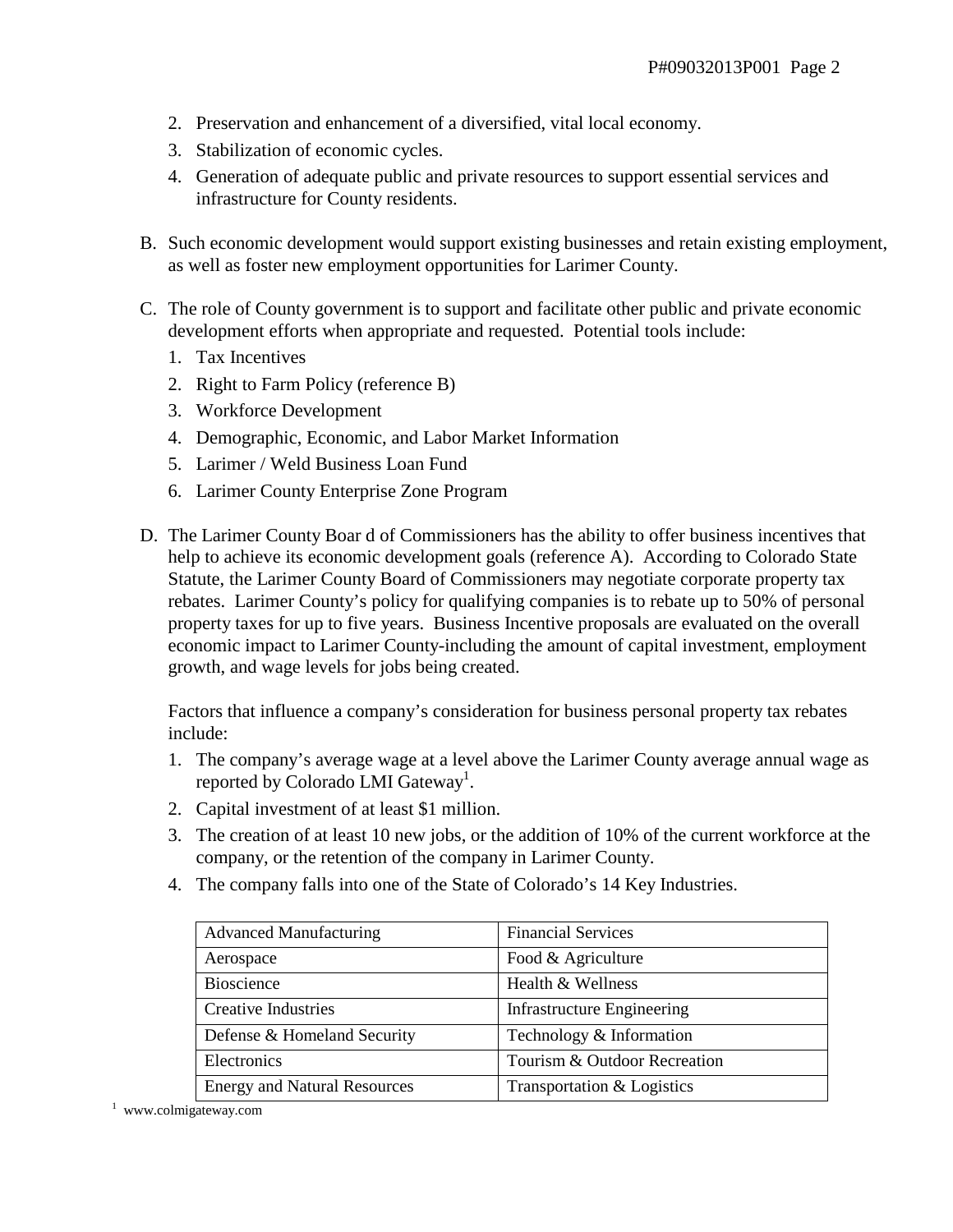- 5. The company is in active negotiation stages of a relocation or expansion process.
- 6. The company agrees to work with the Workforce Center and/or other Larimer County organizations.
- 7. The company is aligned with the environmental values of the Larimer County Board of Commissioners.
- 8. If the proposed site for the business is located within a municipality that has established significant property tax increment financing districts, significant revenue share-back agreements are in place consistent with the County's philosophy regarding Tax Increment Financing as enumerated on page 4 of this Policy.

All incentives are considered on a case by case basis; however, the aforementioned factors will play a critical role in the Larimer County Board of Commissioners' decision. Incentives will only be considered prior to a company making a final site location decision.

E. Larimer County will work with regional economic development organizations and municipal partners to bring any other relevant economic development assistance to the company's attention. Larimer County is committed to partnerships that meet the needs of the current and future Larimer County citizens.

### **II. ABOUT THE LARIMER / WELD BUSINESS LOAN FUND**

The Larimer/Weld Business Loan Fund (BLF) was established to assist with the financial needs of companies expanding or locating in Larimer or Weld County.

The BLF can provide short-term financing for up to 45% of project costs, and may assume a second or third collateral position in order to leverage other lender involvement. The minimum loan amount is \$25,000. Based on the financial needs of the applicant, the use of the borrowed funds and the borrower's credit history, typical terms will be for a term of 5-7 years and interest rates are based on the prime rate.

Find more information at the link below:

<http://www.upstatecolorado.org/business/weld-larimer-fund-page.php>

### **III. ABOUT THE LARIMER COUNTY ENTERPRISE ZONE PROGRAM**

A. Colorado's Enterprise Zone (EZ) program provides tax incentives to encourage businesses to locate and expand in designated economically distressed areas of the state. The program encourages job creation and capital investment by providing tax credits to businesses and projects which promote and encourage economic development activities within the Enterprise Zone. Larimer County actively encourages businesses to use the EZ program to facilitate economic development and business growth, and job creation (reference A).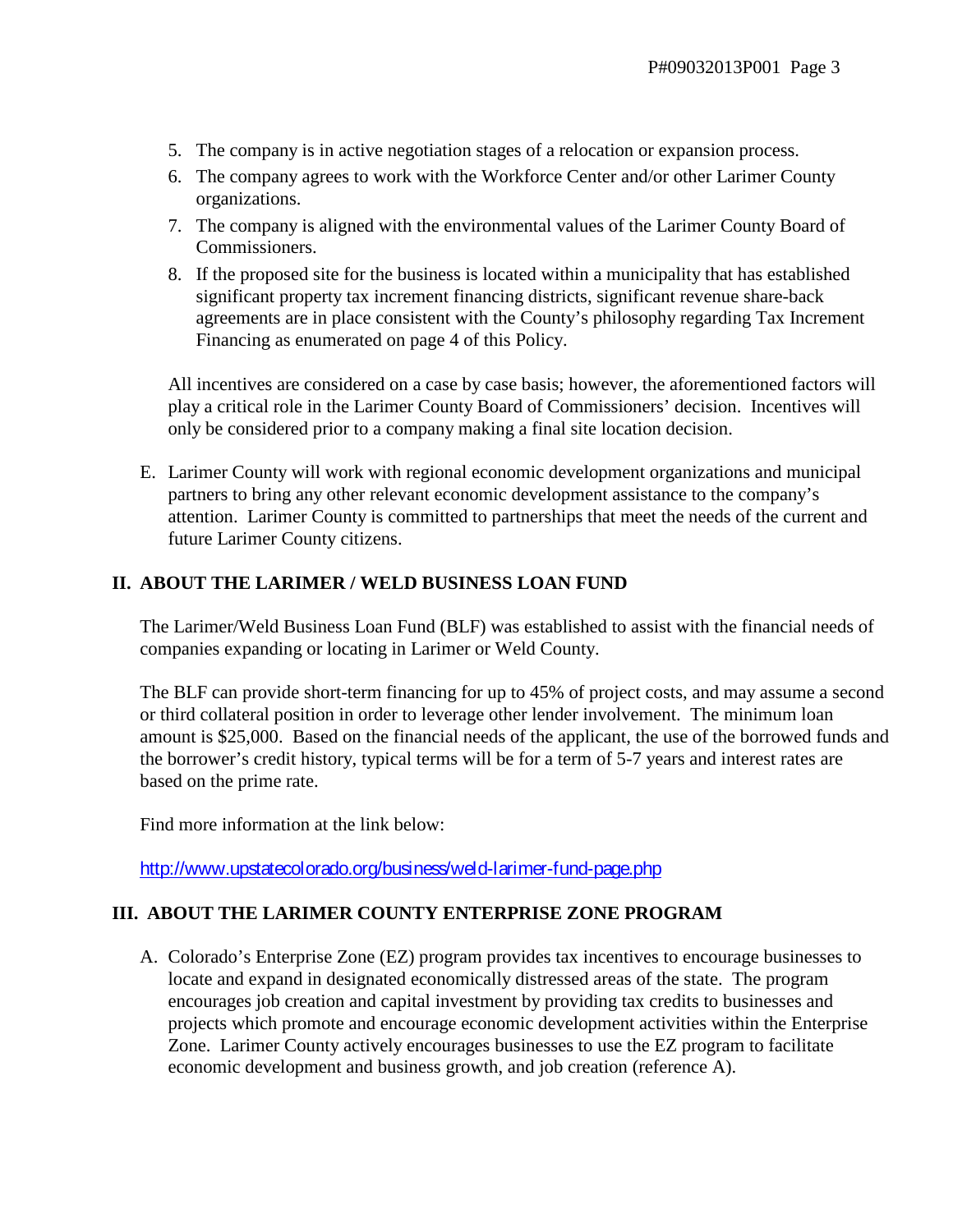B. Below is a link to the Colorado Enterprise Zone website, which includes a description of each tax credit and a link to the statute, the regulation, the FYI publication, and the paper tax credit form for each tax credit. Please visit the Enterprise Zone Tax Credits home page for updates on new Enterprise Zone (EZ) program changes or announcements, or to request certification of an EZ business tax credit online.

Find more information at the link below: <http://www.advancecolorado.com/funding-incentives/incentives/enterprise-zone-tax-credits/tax-credits>

## **IV. LARIMER COUNTY PHILOSOPHY REGARDING TAX INCREMENT FINANCING (TIF)**

- A. In the spirit of partnership, the County desires to establish a clear understanding between Larimer County and the municipalities therein in regards to the use of Tax Increment Financing (TIF) for economic development. The County supports the selective use of TIF for urban renewal. However, cumulative, incremental TIF decisions can have severe financial ramifications for the County. Understanding the potential negative and positive impacts TIF may have, Larimer County supports a balanced approach to the use of this powerful tool. That balance must recognize the potential for detriment to the County itself and to the services provided to residents.
- B. As such, Larimer County has three tenets that constitute an operating philosophy for the use of TIF:
	- 1. Given that the County is asked to forgo the incremental increase in property tax, the municipality with which we partner should forgo a portion of sales tax generated from the project. In other words, the County should not be the only entity redirecting a primary revenue source over the long-term to support redevelopment.
	- 2. The economic model used to estimate the financial impact to the County should take into account all of the additional services that the County must provide as a result of the project. It is important that our partners understand that the County cannot absorb additional costs without added revenue. Should the County be saddled with additional costs, there must be a revenue component that "makes the County whole" on the project, i.e. is revenue neutral.
	- 3. The County targets a cap of 50% of the incremental property tax generated as a maximum level of the County's contribution. This will help to offset the cost to the County for the additional services it is required to provide as a result of the project.
- C. Larimer County government is committed to smart economic and community development based on regional cooperation and partnerships. The County understands that proper economic development supports job creation and wealth generation, grows the tax base, and increases the quality of life for Larimer County residents. Larimer County is committed to doing its part to contribute to the greater good of Northern Colorado, and recognizes the importance of being a regional partner on economic and community development initiatives.